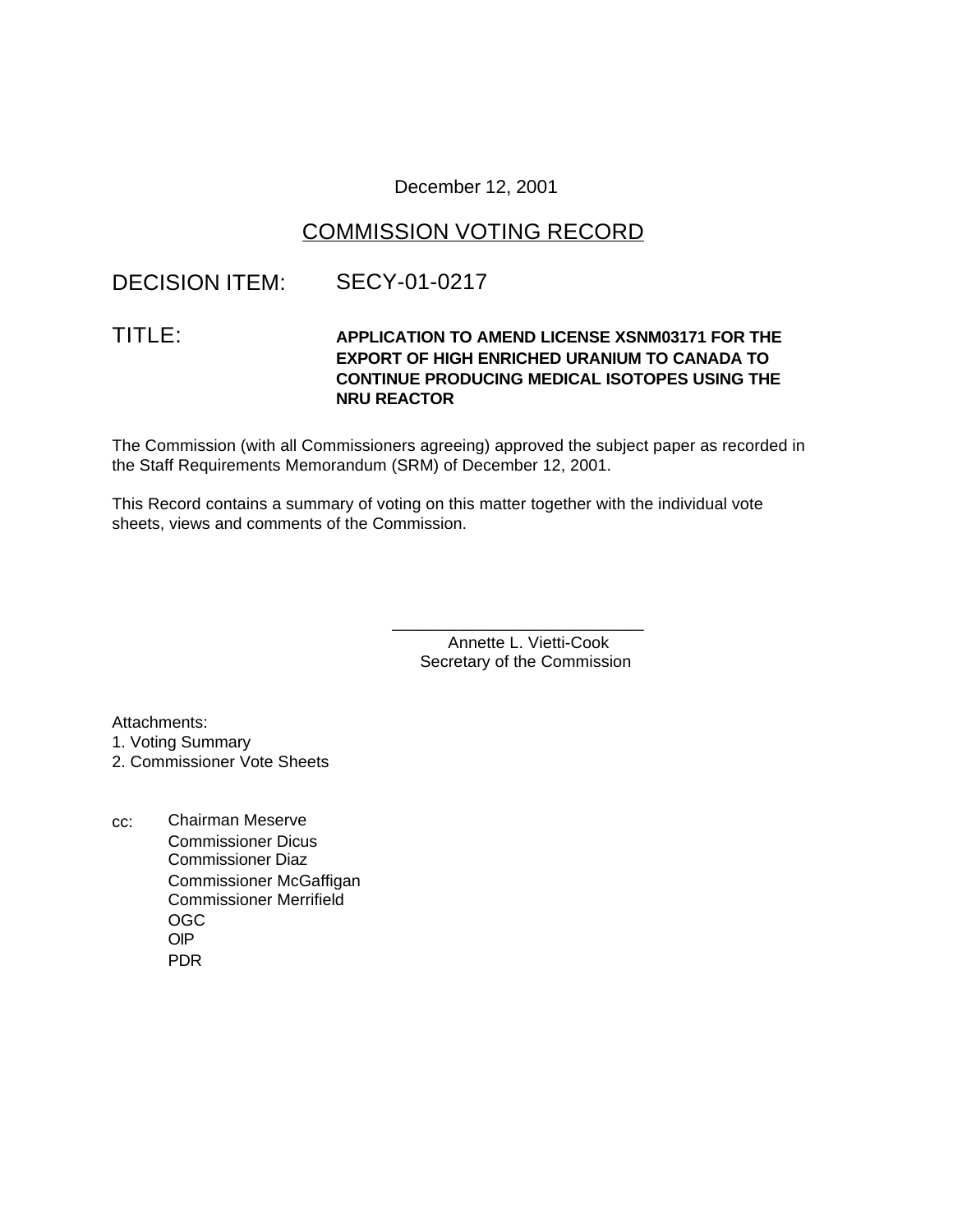## VOTING SUMMARY - SECY-01-0217

# RECORDED VOTES

|                         | <b>NOT</b><br>APRVD DISAPRVD ABSTAIN PARTICIP COMMENTS | DATE |          |
|-------------------------|--------------------------------------------------------|------|----------|
| <b>CHRM. MESERVE</b>    | X                                                      |      | 12/08/01 |
| <b>COMR. DICUS</b>      | X                                                      |      | 12/06/01 |
| COMR. DIAZ              | X                                                      | X    | 12/05/01 |
| <b>COMR. McGAFFIGAN</b> | X                                                      |      | 12/03/01 |
| <b>COMR. MERRIFIELD</b> | X                                                      |      | 12/12/01 |

## COMMENT RESOLUTION

In their vote sheets, all Commissioners approved the staff's recommendation and Commissioner Diaz provided some additional comments. Guidance to staff was reflected in the SRM issued on December 12, 2001.